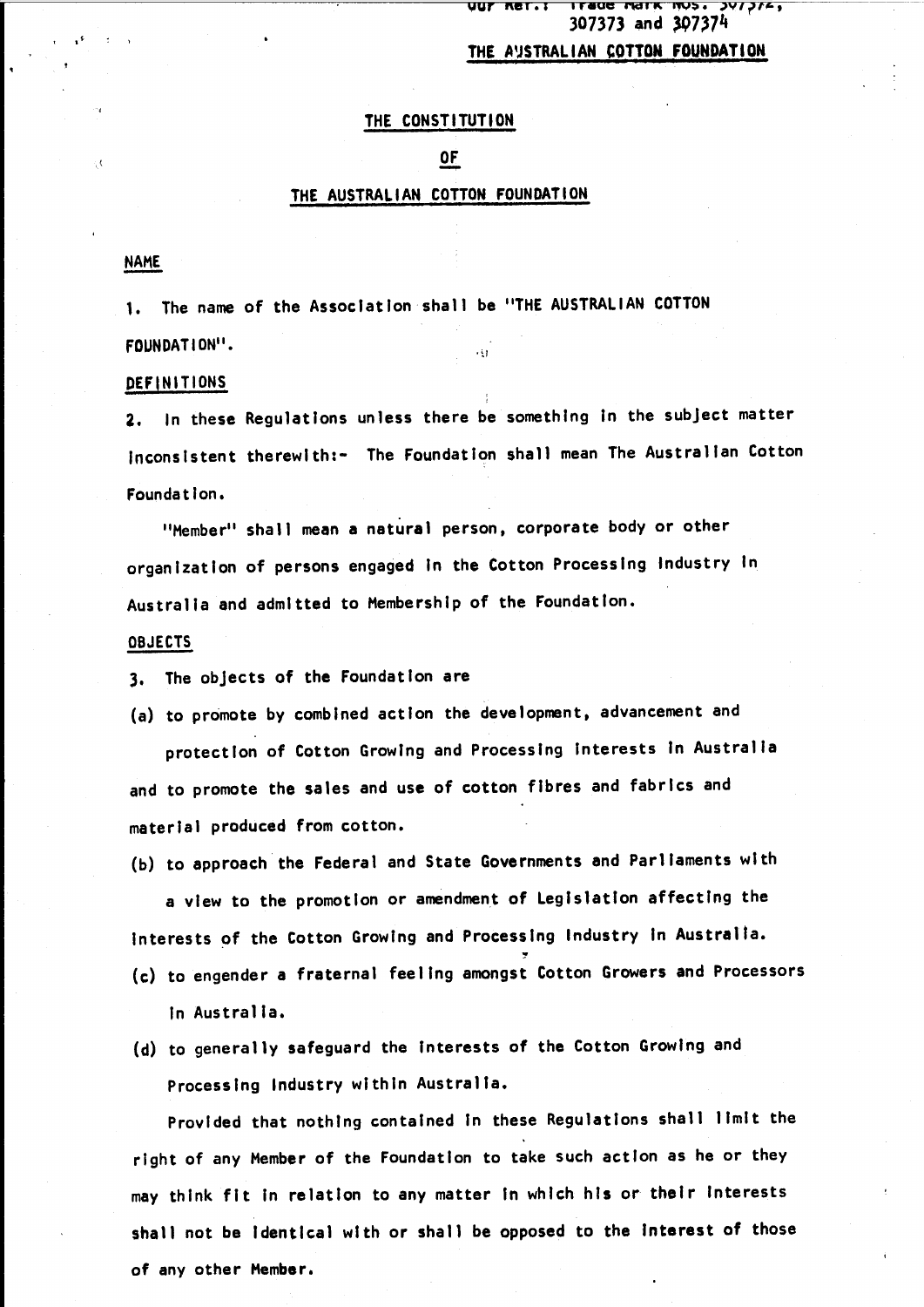# REGISTERED OFFICE

4. The offIce of the FoundatIon shall be at such place as the Council shall decide upon.

## MEMBERSHIP

5. The CouncIl of the Foundation or a majority of the members of the FoundatIon voting at an Annual Conference or General Meeting of the Foundation may admit to membershIp any Cotton Processor or corporate Body engaged in the Cotton Processing Industry carrying on business in AustralIa. Where a corporate Body Is a member of the Foundation It shall from time to tIme by writing under the hand of a Director thereof nominate two of its officers to act for it (or in their absence alternates) In Its capacIty as a Member of the FoundatIon and such officers or alternates during the continuance of the nomination shall be eligible for appoIntment as offIce-bearers or to the Council of the Foundation.

### OFFICE BEARERS

6. The OffIce Bearers of the foundation shall be a ChaIrman and not more than six councillors all of whom shall be collectively referred to as The CouncIl.

# MANAGEMENT

7. The Management and control of the business and affairs of the Foundation shall be vested in the Council who in addition to the powers and authorities expressly conferred upon them by this constitution may exercise all such powers and do all such acts and things in the name and on behalf of the Foundation as are not hereunder expressly directed or required to be exercised or done by the foundation at an Annual Conference or In General Meeting or by the Members or Office-Bearers of the Foundation.

#### THE COUNCIL

8. The Council, of not more than seven persons, shall be appointed by the financial members.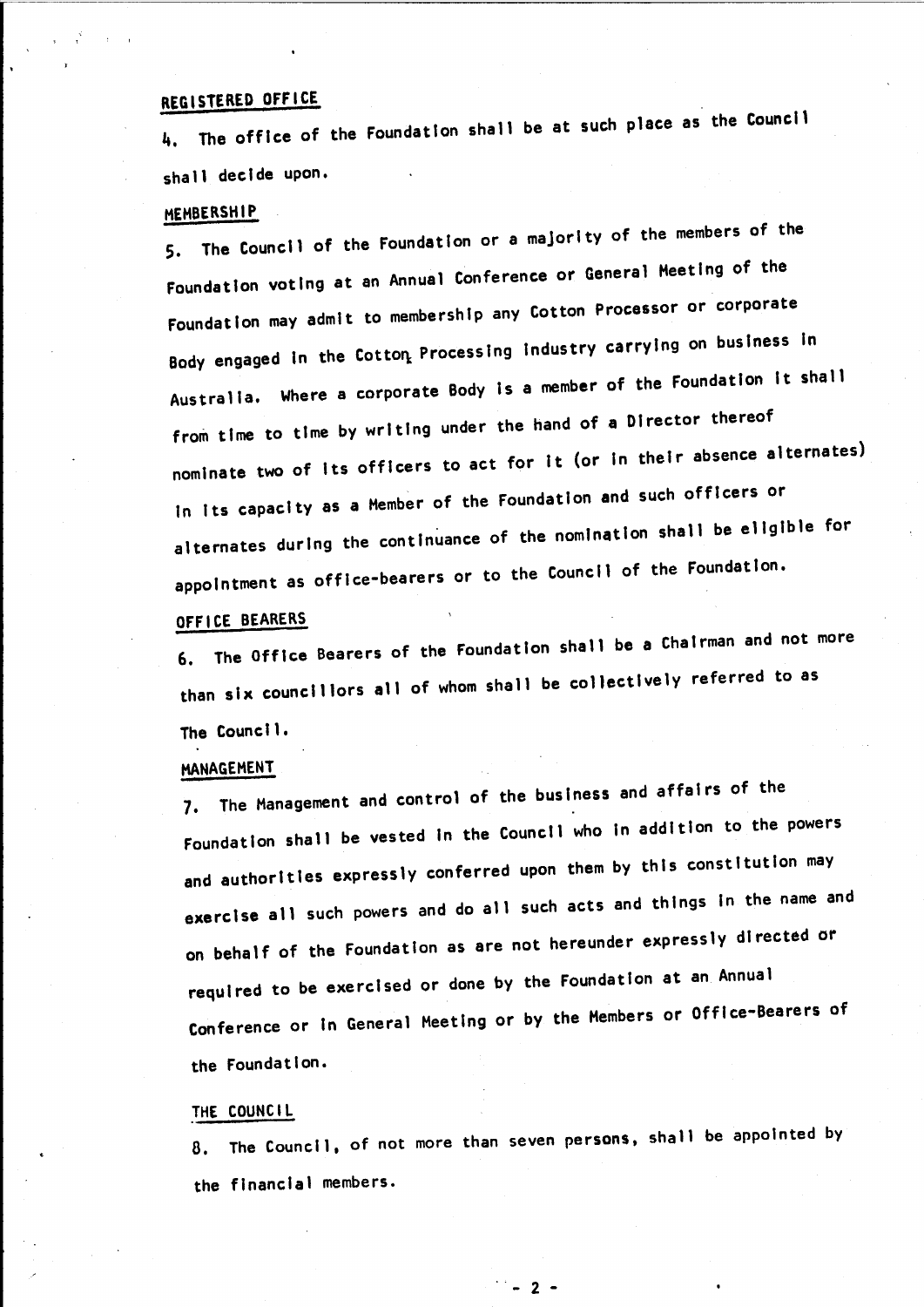### PROCEEDINGS OF COUNCILLORS

9. The Councillors may meet together for the dispatch of.buslness adjourn and otherwise regulate their meetings as they think fit.

All questions shall be determined by <sup>8</sup> majority of the votes of the Councillors present. In the case of an equality of votes the Chairman shall have a second or casting vote.

Any decision upon any matter shall not be deferred unless by the unanimous vote of the Councillors present.

The Council may act notwithstanding any vacancy In their body. The CouncIl shall have power to appoint a qualified person to fill any casual vacancy but such person shall hold office only until the date of the next annual Conference of the Foundation. At a meeting of the Council three Councillors shall form a quorum. A Councillor with the consent of a majority of his Co-Councillors shall have power to appoint another qualified person as his alternate. Should any question of urgency arise, or should It be deemed Inexpedient to call the Council together to consider any matter, It shall be permlssable for the Chairman to submit a resolution In writing to the members of the Council Individually by post, and theIr assent or dIssent In writing or by telegram shall be deemed to decide the question as effectually as If It had been dealt with by a meeting of the Council duly called and constituted.

#### TRUSTEES

10. All property whatsoever now or hereafter belonging to the Foundation, including debts due thereto shall be deemed to be vested In such person or persons as the Council may for that purpose appoint and In default of such appointment In the Chairman and other duly appointed member for the tIme being of the Foundation as Trustees or Trustee for the members for the time being of the Foundation and shall be subject to the disposition of the Council whose order certified in writing under the hand of the Chairman of the day and attested by the Secretary shall be obligatory upon and justification to the Trustees or Trustee for any dealing with or disposition of such property or any parts thereof. All legal proceedings In relation to the property of the Foundation or any parttherenf or on behalf of the foundation otherwise may be commenced and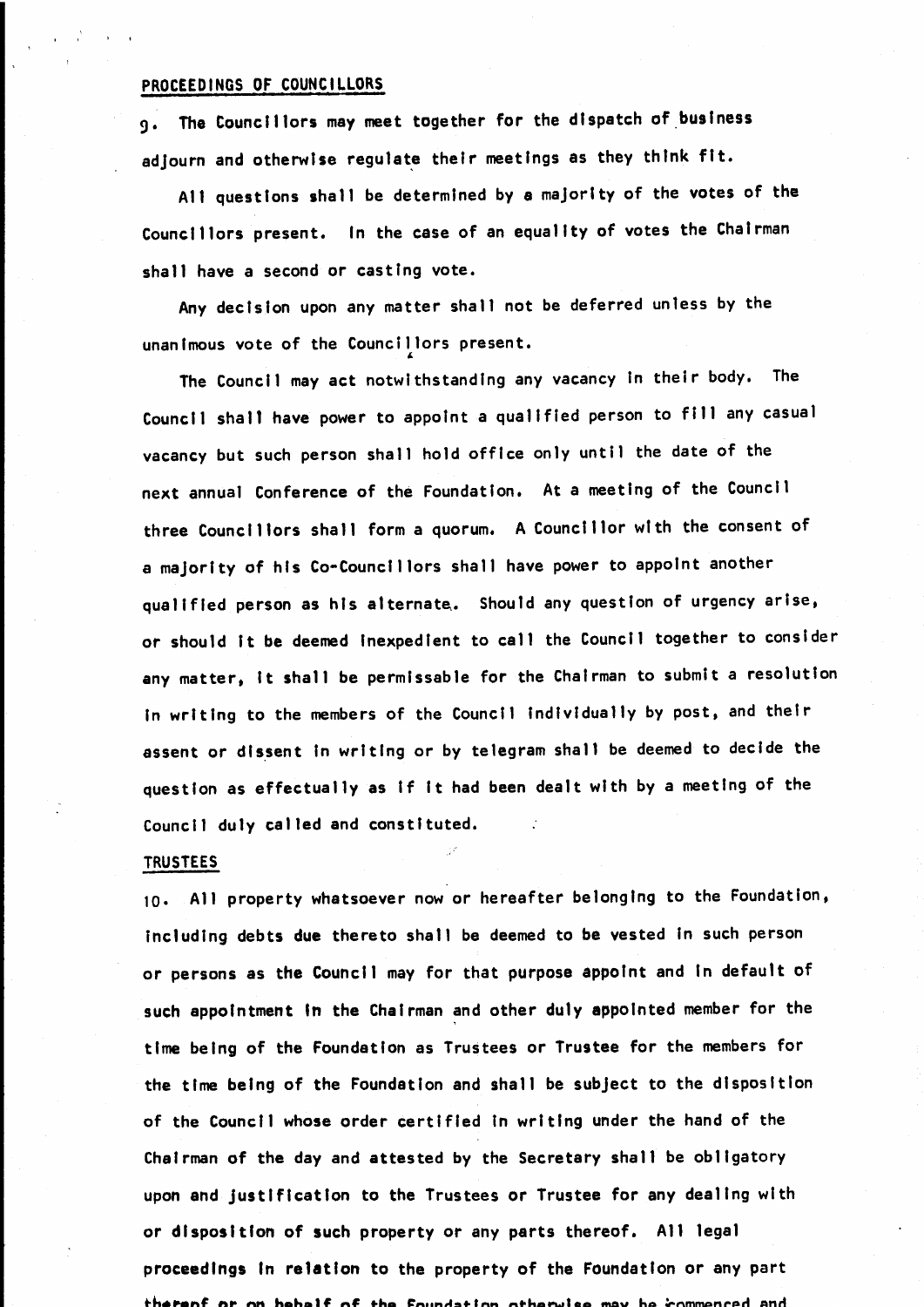prosecuted by any Irustee on Denair or the members is.

of the Foundation as If such Trustee or Trustees were for the time being the only member or members of the Foundation.

## THE SECRETARY

11. The Council shall appoint a Secretary and fix his remuneration. The Secretary shall hold office during the pleasure of the Council and shall act under the general direction of the Chairman. He shall be responsible for the dissemination of Information to the members and shall keep all accounts, minutes and records, conduct all correspondence, act as custodian of all books and papers and other property of the Council and be responsible for the same to the Council.

# THE HONORARY TREASURER

12. The Council may appoint an Honorary Treasurer from amongst its members and he shall be the Custodian of the funds of the Foundation and shall be empowered to draw cheques on account of the Council for sums payable by It.

### THE AUDITOR

13. The Council may appoint an Auditor who shall not be a member of the Council.

### FINANCE

14. The amount of the Annual Subscription of each member payable In advance shall be such amount as the Couhcll may determine. The financial year of the Foundation shall commence on the lst day of April and shall terminate on the last day of March In each year. Contributions or levies for any special purpose may be called for and made payable In such amounts and proportions and at such times as the Council may decide.

# EXPULSION AND BANKRUPTCY

15. Any member who becomes bankrupt or who makes any general assignment of his property for the benefit of or by way of compromise with his creditors or goes Into liquidation except for purposes of amalgamation or reconstruction shall forthwith upon the happening of the event cease to be a member of the Foundation. The Council may by notice In writing cal

 $\mathbf{h}$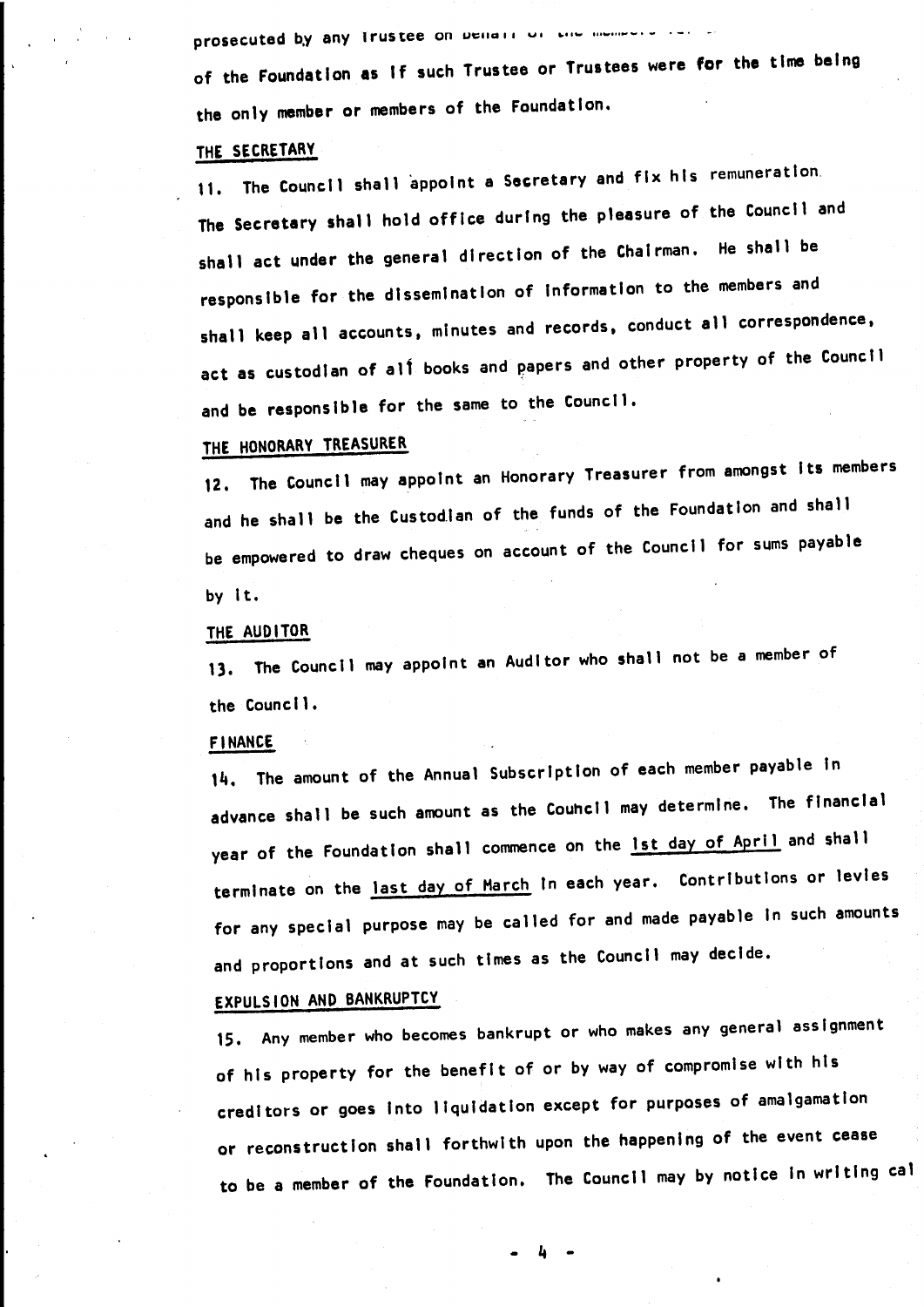. Upon any member, to show cause why he should not on the argument court.

in the notice be declared to be a person whose membership is prejudicial to the Interest of the Foundation. A member 50 declared may by notice In writing to the Secretary within seven days after having notification of such declaration appeal to the next annual conference or general meeting for which It 15 practicable to give notice of the hearing of the appeal. A member so declared shall forthwith become suspended from all priVileges of membership and shall cease to be a member of the Foundation seven days after the date of the declaration or In the event of appeal and the same being unsuccessful Immediately upon the appeal being disposed of. A motion to declare a member as abovementioned shall not be deemed to be carried unless not less than two thirds of the members of the Council have noted In favour thereof. Any such suspension, expulsion or bankruptcy as aforesaid shall not relieve a member from the payment of any subscription or from liability whatsoever Incurred by him prior to the receipt of such notice.

### TERMINATION OF MEMBERSHIP

16. Any member wishIng to resign from the Foundation shall give notice In writing to the Secretary to that effect provided that the acceptance of such resignation shall not relieve such member from the payment of any subscription or from any liability whatsoever Incurred by him prior to receipt of such notice.

#### ANNUAL CONFERENCE AND GENERAL MEETING

17. The Annual Conference may be held at such place and at such time (not later than the 30th day of September In each year) as the Council shall determine. At least two months notice of the date and place of the Annual Conference shall be given to the Members of the FoundatIon and the Agenda of the business to be transacted at the Conference shall be posted to members as early as practicable and not less than twenty-one (21) days prior to the date of the Conference. At the Conference a report of the work of the year shall be made and a balance sheet submitted to members and such other business discussed as Is provided by these Regulatlor or which may be notified to the Secretary twenty-eight (28) days before the Conference meets, or which may be Introduced at the Conference with the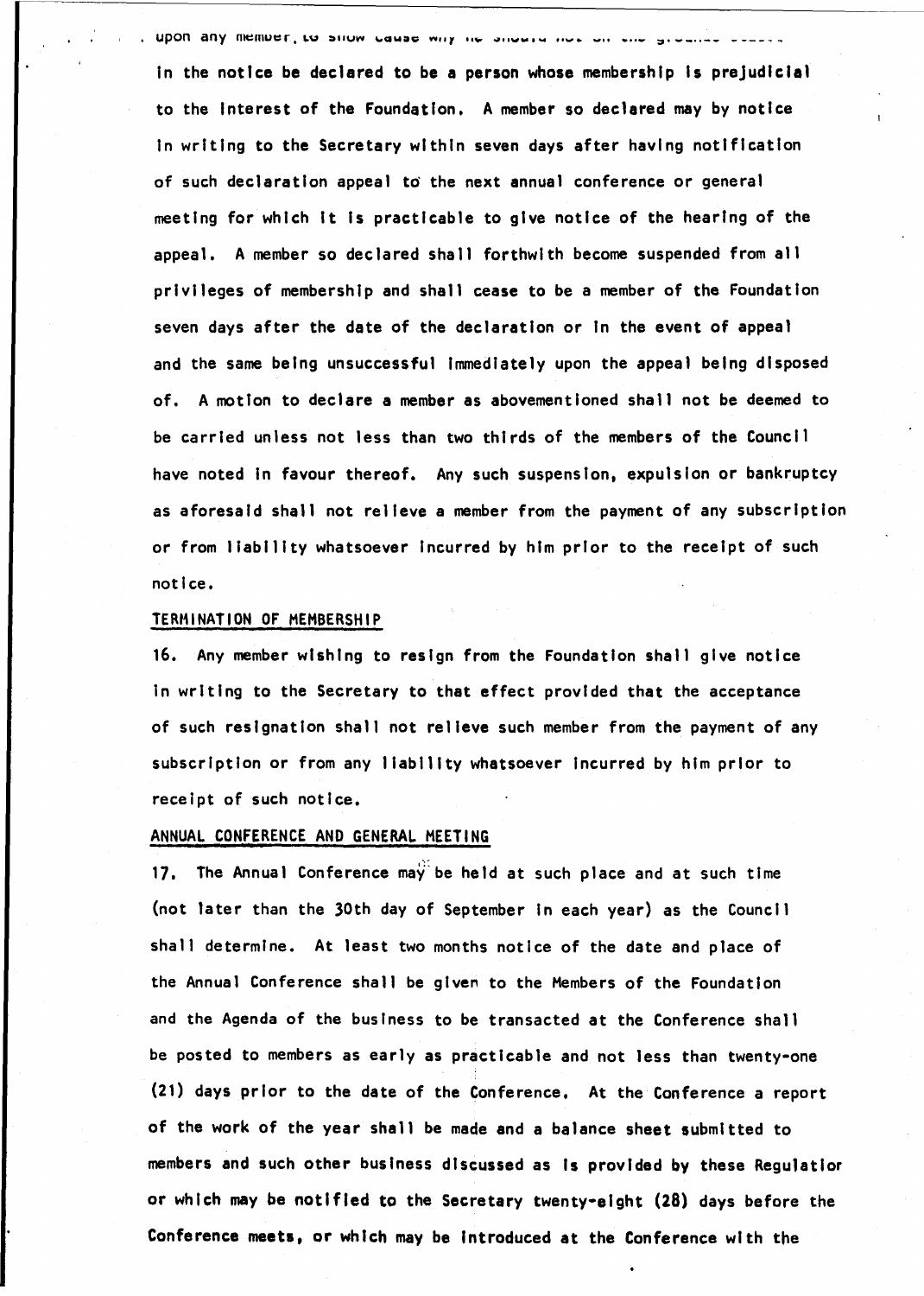consent of a majority of the Members present. The order of the business to be conducted at the Annual Conference shall be as follows:-

Confirmation and signing of Minutes

Correspondence

Financial Statement

Retiring Chairman's address and Report upon Council Activities

Declaration of Election of Council

Motions of which due notice has been given

General business

Declaration of Elections of Chairman of Council

Fixing date and place of next Annual Conference.

The Council may whenever it thinks fit convene a General Meeting of the Foundation and shall convene a General Meeting of the Foundation upon the requisition of. any member holding not less than one-tenth of the total voting rights of the Foundation calculated as for the last election of CouncIllors.

## VOTING AT ANNUAL CONFERENCE AND GENERAL MEETING

18. At the Annual Conference of the Foundation and every General Heetlng thereof every fInancIal member present shall have one vote upon a show of hands.

At an Annual Conference or a General Meeting one-tenth of the member of the Foundation shall form a quorum.

Upon a show of hands the Chairman shall have a casting vote. The mover of a Resolution shall not speak for longer than ten minutes and subsequent speakers for more than five minutes unless with the consent of the Conference or the Meeting as the case may be.

#### PROXIES

19. A Member may give a proxy in writing under his hand to any other financial member of the Foundation to vote at the Annual Conference or at any General Heetlng on his behalf.

#### CHAIRMAN

20. The Chairman shall take the ChaIr at all meetings of the Councilor the Foundation. In the absence of the ChaIrman, the members shall elect a Chairman from among those present.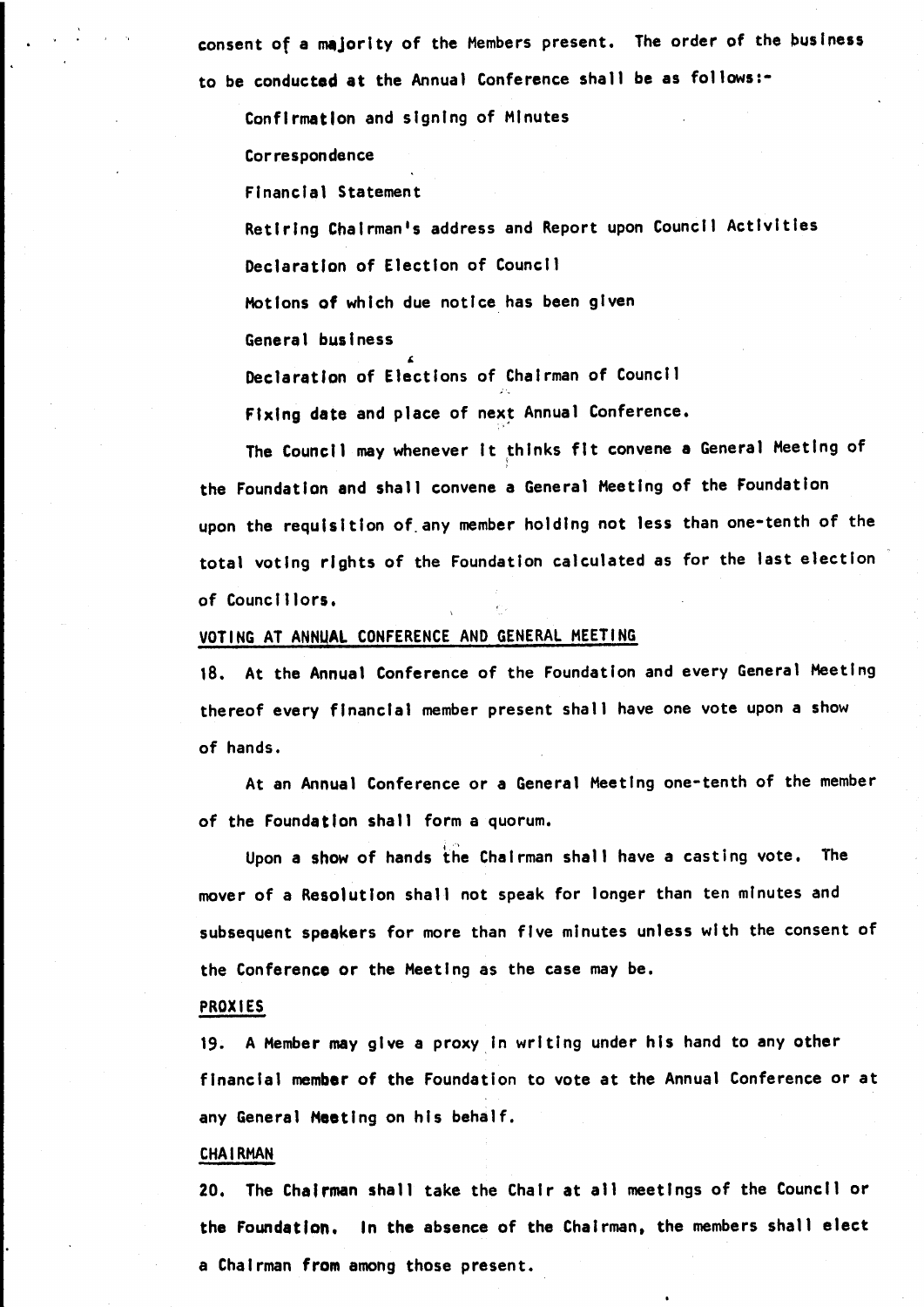#### NOTICES

21. Any Notice required to be given hereunder may be served on any member personally or by leaving It or sending It through the post addressed to such member at his address tn Australia as· same shall appear upon the Register of Members.

Any Notice If served by post shall be deemed to have been served at the time when the letter addressed as aforesaid containing the same Is put Into the post office or box.

# ALTERATION OF CONSTITUTION'

22. This ConstitutIon may be repealed or amended added to or modified at any Annual Conference or General Meeting of the Foundation by a two-thirds majority of the votes of the members represented at such meeting provided that not less than twenty-one (21) days notice of the proposed repeal, amendment addition or modification shall be given to the members of the Association.

#### MEMBERS NOT PARTNERS

23. The Members of the Foundation are not partners and shall not be In any way liable for each other.

# APPLICATION OF PROFITS

24. The Income and property of the Foundation whensoever derived shall be applied solely towards the promotion of the. objects of the Foundation and no portion thereof shall be paid or transferred directly or Indirectly by way of dlvtdent bonus or otherwise howsoever by way of profit to the members of the Foundation. Provided that nothing In this regulation contained shall prevent the payment in good faith or remuneration to any officers or servants of the Foundation or to any members thereof or other person In return for any services actually rendered to the Foundation nor prevent the payment of Interest on money borrowed from any member of the Foundation for any of the purposes of the Foundation.

### DISSOLUTION OR WINDING UP

*2S.* If upon the dissolution or winding up of the Foundation there remains after the satisfaction of all Its debts and liabilities any property whatsoever the same shall not be paid to or distributed amongst the members

 $-7 -$